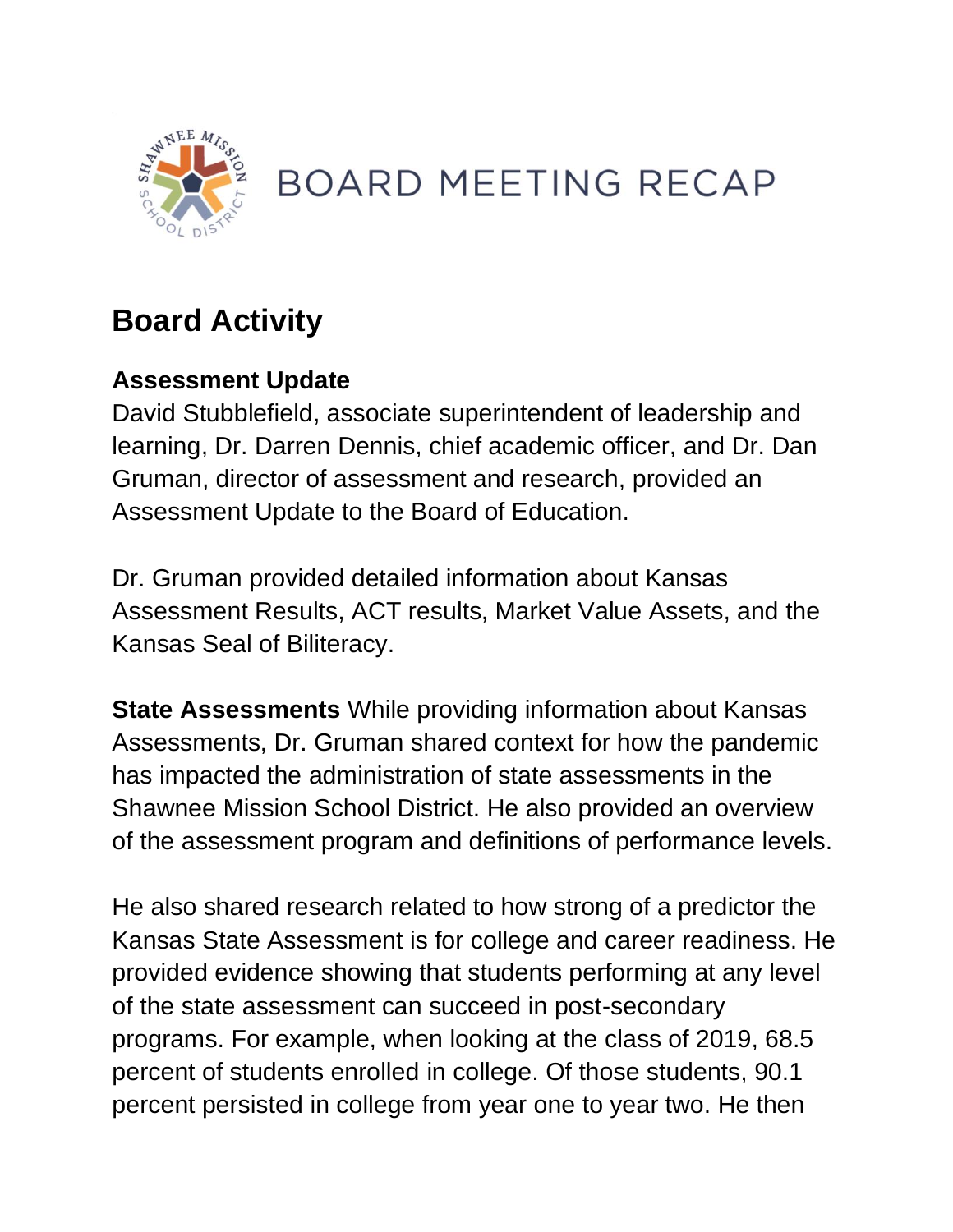provided graphs detailing English Language Arts and Math performance results. They can be viewed on slides [11-14 of this](https://go.boarddocs.com/ks/smsd/Board.nsf/files/C9KP6S5F45B2/$file/Board%20Meeting%202021_December.pdf)  [presentation.](https://go.boarddocs.com/ks/smsd/Board.nsf/files/C9KP6S5F45B2/$file/Board%20Meeting%202021_December.pdf)

**ACT Results** Regarding ACT results, Dr. Gruman reported on the increase in student participation in the ACT and detailed how often ACT scores are used among state standards for undergraduate admissions. Shawnee Mission's composite score in 2021 is 21.5, which is higher than the state and national scores. Dr. Gruman shared further information about ACT scores for SMSD student groups and details regarding college readiness benchmarks. [These details can be viewed on slides 16-23 of the](https://go.boarddocs.com/ks/smsd/Board.nsf/files/C9KP6S5F45B2/$file/Board%20Meeting%202021_December.pdf)  [presentation.](https://go.boarddocs.com/ks/smsd/Board.nsf/files/C9KP6S5F45B2/$file/Board%20Meeting%202021_December.pdf)

**Market Value Assets** Dr. Gruman then provided baseline data for Market Value Assets (MVAs) obtained in the Shawnee Mission School District. MVAs are work opportunities or accreditations that contribute to student success in work and learning beyond graduation. These are obtained as part of Shawnee Mission's effort to provide [Real World Learning](https://www.smsd.org/academics/real-world-learning) opportunities to prepare students for college and careers. As of November 2021, 23.2 percent of seniors have completed at least one MVA. [Further](https://go.boarddocs.com/ks/smsd/Board.nsf/files/C9KP6S5F45B2/$file/Board%20Meeting%202021_December.pdf)  [summarization of this baseline data can be viewed on slides 25-](https://go.boarddocs.com/ks/smsd/Board.nsf/files/C9KP6S5F45B2/$file/Board%20Meeting%202021_December.pdf) [28 of this presentation.](https://go.boarddocs.com/ks/smsd/Board.nsf/files/C9KP6S5F45B2/$file/Board%20Meeting%202021_December.pdf)

**Seal of Biliteracy** Dr. Gruman then highlighted SMSD student success in obtaining the Seal of Biliteracy. The Kansas Seal of Biliteracy is awarded to a student upon graduation by the Kansas State Department of Education and a local school district to recognize any student who has attained proficiency in English and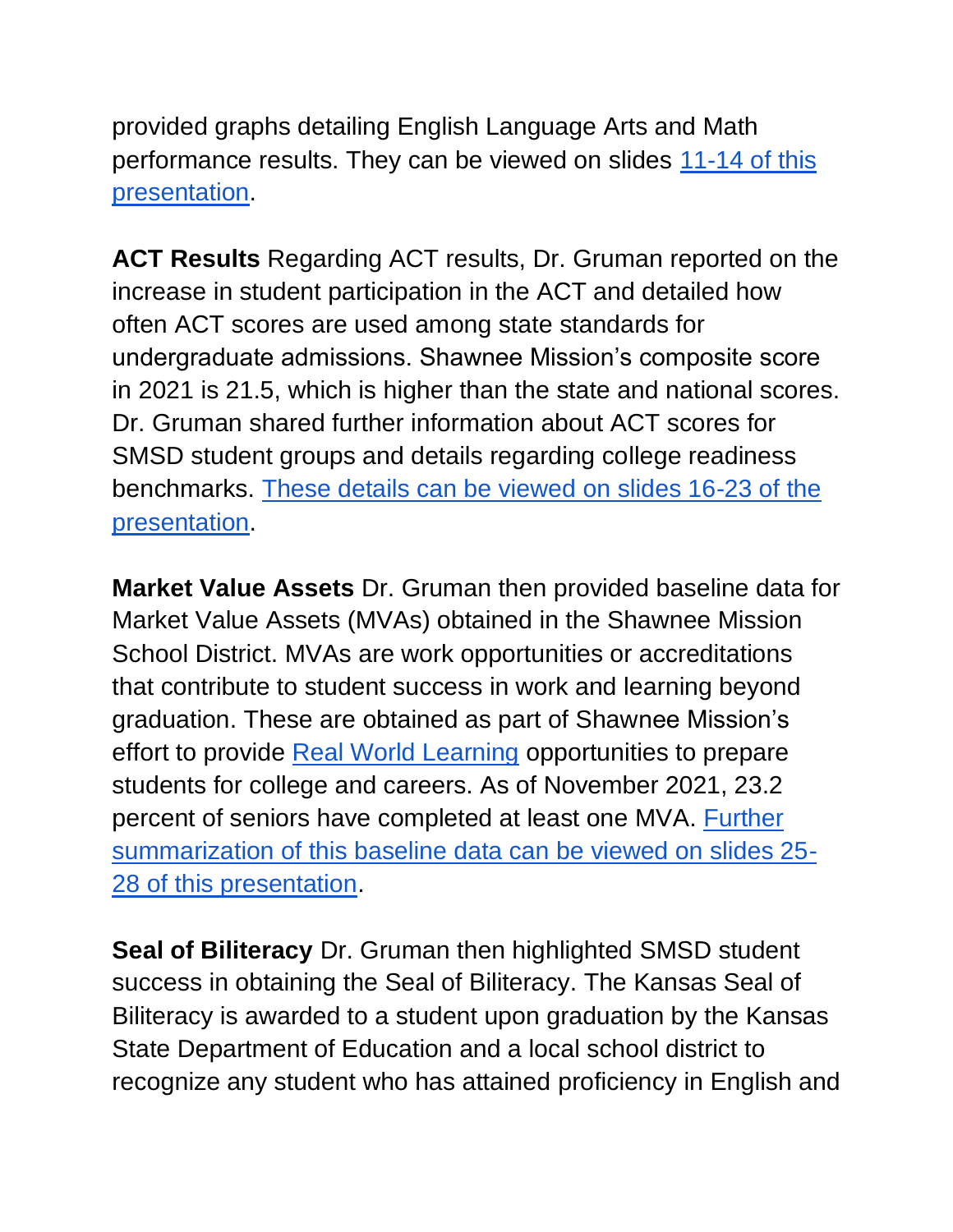one or more other world languages. Dr. Gruman outlined the high demand for hiring employees with bilingual capability. Shawnee Mission obtained the highest number of Seal of Biliteracy certificates in the state. Of these awardees, 23 percent in Shawnee Mission learned English as their second language.

[Click here for all documents presented to the Board for the](http://go.boarddocs.com/ks/smsd/Board.nsf/goto?open&id=C9FQJ6697CF5)  [Assessment Update.](http://go.boarddocs.com/ks/smsd/Board.nsf/goto?open&id=C9FQJ6697CF5)

**Calendars Approved** The Board of Education approved a revision to the 2022-2023 calendar, which noted a secondary early release day on National Testing Day in October.

The Board of Education also approved the 2023-2024 calendar.

[Click here to view both calendars.](http://go.boarddocs.com/ks/smsd/Board.nsf/goto?open&id=C9CTBN748B8D)

**MOU Regarding Compensation** The Board of Education approved a Memorandum of Understanding (MOU) regarding compensation for secondary teachers assigned to six teaching periods for 2022-2023. This memorandum was developed in the Interest Based Bargaining (IBB) process used by NEA-Shawnee Mission and the Shawnee Mission Board of Education. Dr. Michael Schumacher, associate superintendent of leadership and learning, noted that instances of educators needing to teach six periods instead of five out of seven hours in the school day would be "out of the norm." [Click here to read the approved MOU.](http://go.boarddocs.com/ks/smsd/Board.nsf/goto?open&id=C9JSQB6AC8BD)

## **From the Superintendent Report**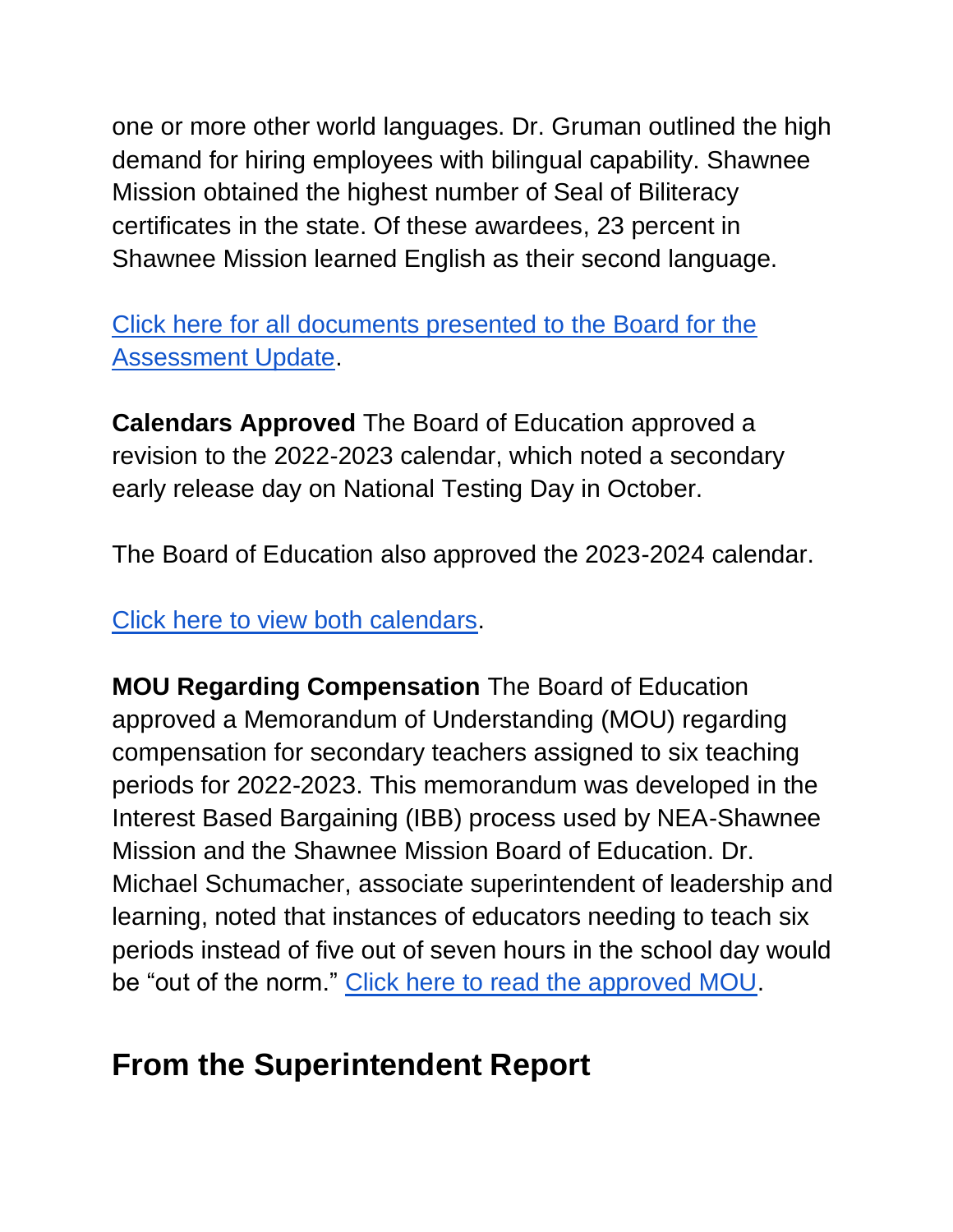

**Battle of the Brains Finalists** A group of elementary students in the Northwest area are Battle of the Brains finalists. Their proposal to build an exhibit at Science City was selected out of 750 entries submitted by 6,400 students in Kansas City. This

group, made up of Mill Creek Elementary and Good Shepherd Enhanced Learning students, created a proposal called "A Green Idea - A Pollution Solution." The Battle of the Brains winner receives a \$50,000 grant and a chance to see their proposal become reality. Our community can support them by voting once a day. [Click here to vote for the Northwest Area team.](https://botbkc.submittable.com/gallery/555afe32-06bf-4c59-8c53-b7c9d321a2ea/21951092/)



**Student Storefront** Shawnee Mission West students, taught by business teacher Tiffany Dixon, have started real businesses. Through an innovative partnership with Oak Park Mall, their entrepreneurial startups are

now on display. These Shawnee Mission West student businesses feature clothing, accessories, and home décor. Some are using crowdfunding platforms to cover expenses for starting up a business. Shoppers can find their storefront near the JCPenney at Oak Park Mall. [Here is a link for anyone ready to](https://www.smsd.org/about/news-archives/news-archive-details/~board/2021-2022-district-news/post/student-entrepreneurs-open-storefront-at-oak-park-mall)  [browse and support student entrepreneurs.](https://www.smsd.org/about/news-archives/news-archive-details/~board/2021-2022-district-news/post/student-entrepreneurs-open-storefront-at-oak-park-mall)

**Pete's Garden** Shawnee Mission Culinary Arts students have been cooking up a lot of meals to serve a great cause. Last week they prepared 1,000 meals to give to families who need them in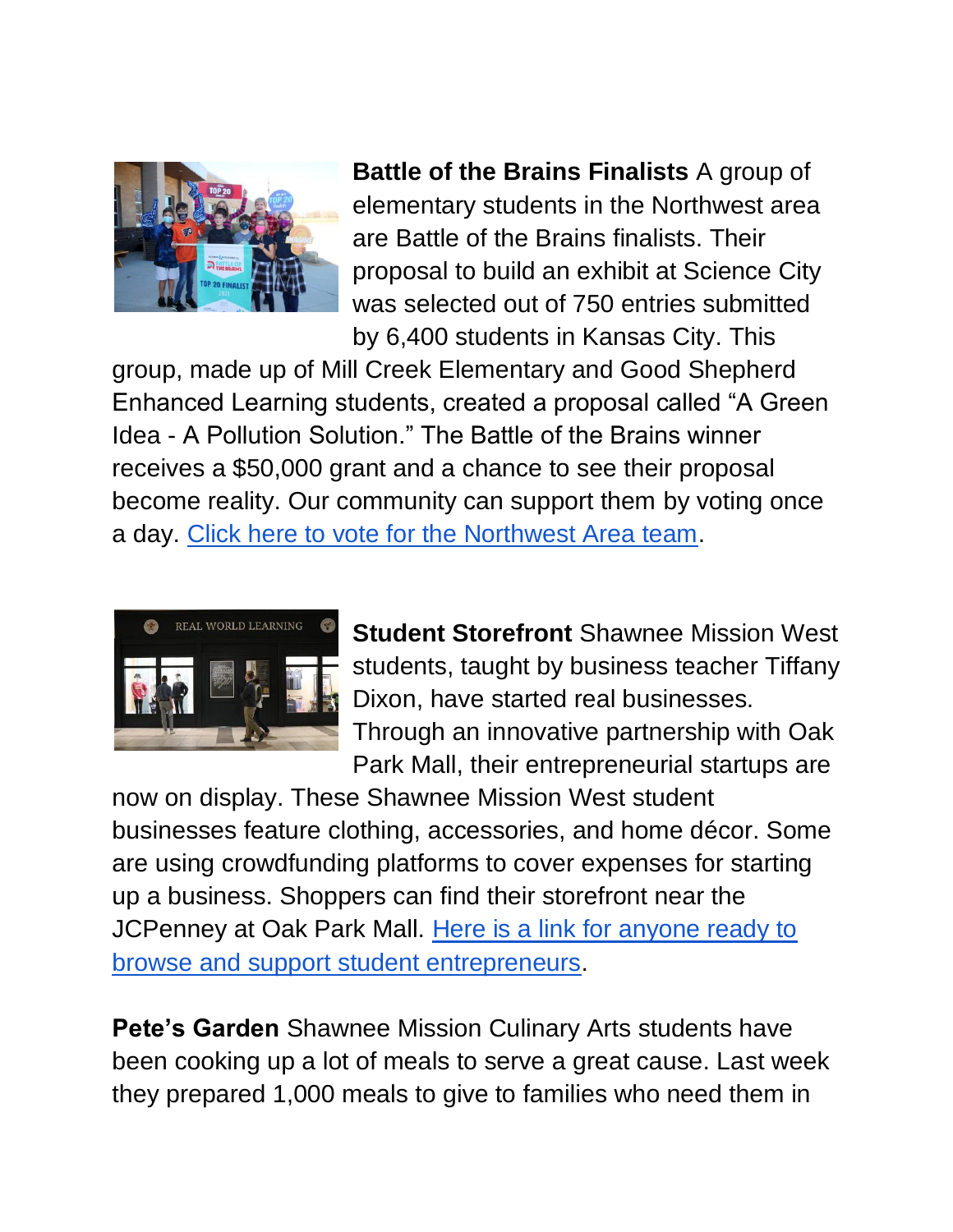

our Shawnee Mission community. Their work, called Kids Feeding Kids, is sponsored by Pete's Garden, the15 and the Mahomies Foundation, and Lucky International.

"We know our Culinary Arts students are so talented and we are so proud of how they used their skills to help people receive a much-needed meal," shared Superintendent Dr. Michelle Hubbard. " We thank everyone who came together to make this effort possible!"



**Apple Distinguished Schools** Briarwood, Broken Arrow, and Trailwood Elementary have all been recognized as Apple Distinguished Schools. This recognition is given to schools who are centers of innovation, leadership, and educational

excellence, especially in their use of technology to support education. This is the third time all three of these schools have received this honor. [Click here to learn more about the](https://www.smsd.org/academics/digital-learning-initiative/apple-distinguished-schools)  [designation.](https://www.smsd.org/academics/digital-learning-initiative/apple-distinguished-schools)



**Seal of Biliteracy** Our district is the state leader in earning the Kansas Seal of Biliteracy. The Kansas State Department of Education recognized 116 SMSD students as earning this seal, based on their work in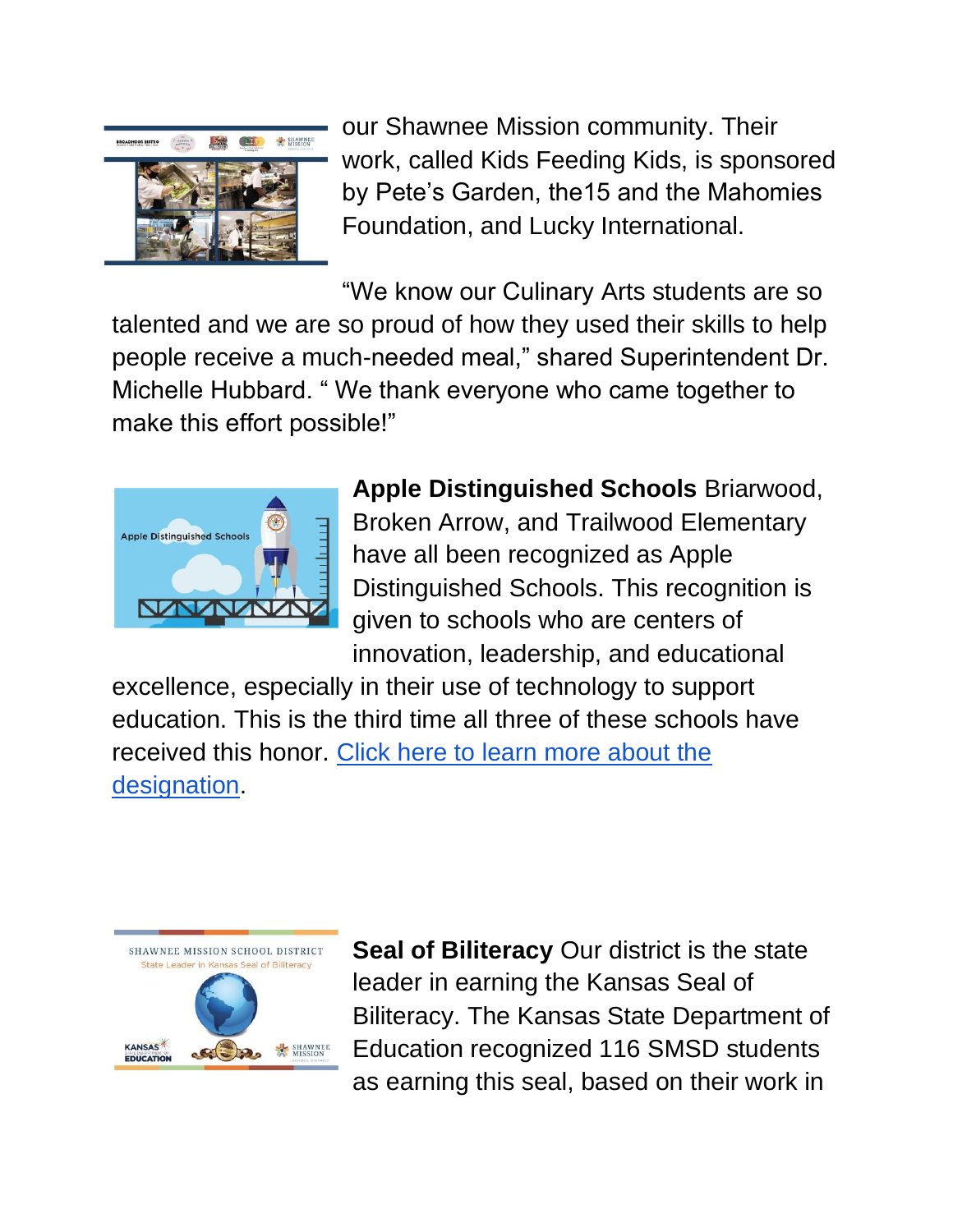2020-2021. This recognizes any student who has attained proficiency in English and one or more other world languages. The skills students learn in obtaining this certification support our objective that every student have a personalized learning plan that will prepare them for college and career with the interpersonal skills they need for life success.



**Biotech Poster** Olivia Fritz, a Shawnee Mission West senior and Biotechnology Signature Program student, won first place in the Kansas City One Health Day poster contest. She presented research on polystyrene degradation via black soldier

flies to higher education faculty and scientists. She won top honors in the high school division with a \$200 prize, and she is updating this research as the school year continues.



**School of Excellence** Broken Arrow Elementary and Shawnee Mission North have both been recognized as National PTA Schools of Excellence. They are the only two schools in our state to be given this honor this year. This recognizes a school's

commitment to building an inclusive and welcoming school community where all families contribute to enriching the educational experience and overall well-being for all students.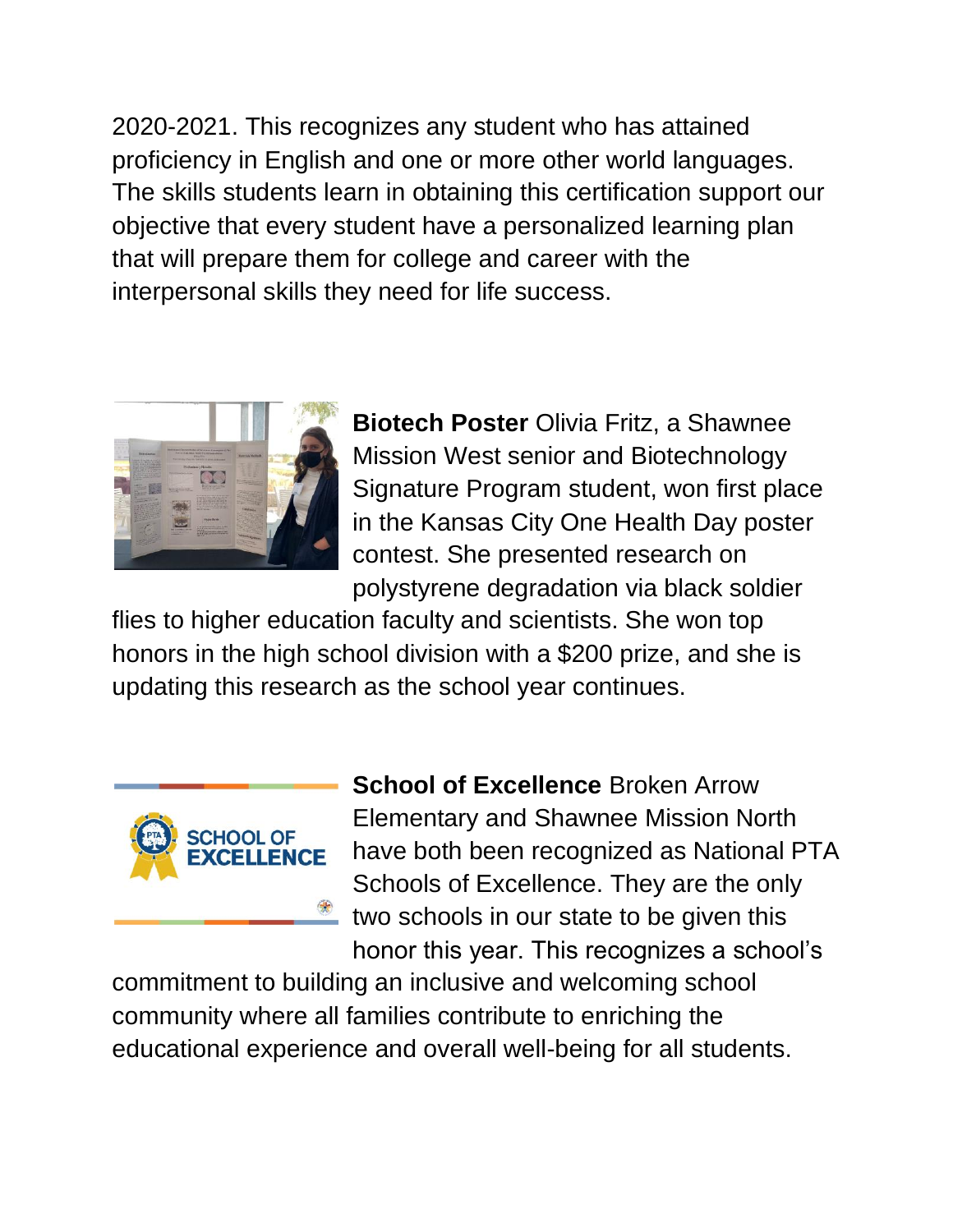

**Communications Honors** It has been a strong year for the district's Communications Team. They have received state and national recognition for their work in school communication. They were recognized by the National School Public

Relations Association for their work to inform the public about the 2021 bond, the 2020 virtual fall breakfast, and the district-wide quarterly art show. The Kansas School Public Relations Association honored the team for their bond work, their presentation of the Research and Development Forum, and the virtual Foundation breakfast.

**All Star** Sheila Young, language arts teacher at Shawnee Mission Northwest High School, was honored as a Shawnee Mission All Star.

[Click here to see a video about Young.](https://youtu.be/2xphgPLHe-Q)

Anyone wanting to nominate a Shawnee Mission School District team member as an All Star can do so [by filling out this form.](https://docs.google.com/forms/d/e/1FAIpQLSfC1sKB6zlzJqhrHZmQlADyj4IzEMbEr4LKtUhqJUDk_r-k-Q/viewform)

**Test to Stay Update** Shawnee Mission School District will begin offering a Test to Stay option starting on January 5, 2022. Students and staff may participate in Test to Stay after exposure to a positive COVID-19 case. The Shawnee Mission School District will continue to support testing through partnership with MAWD Laboratories as an option. Testing is by appointment only.